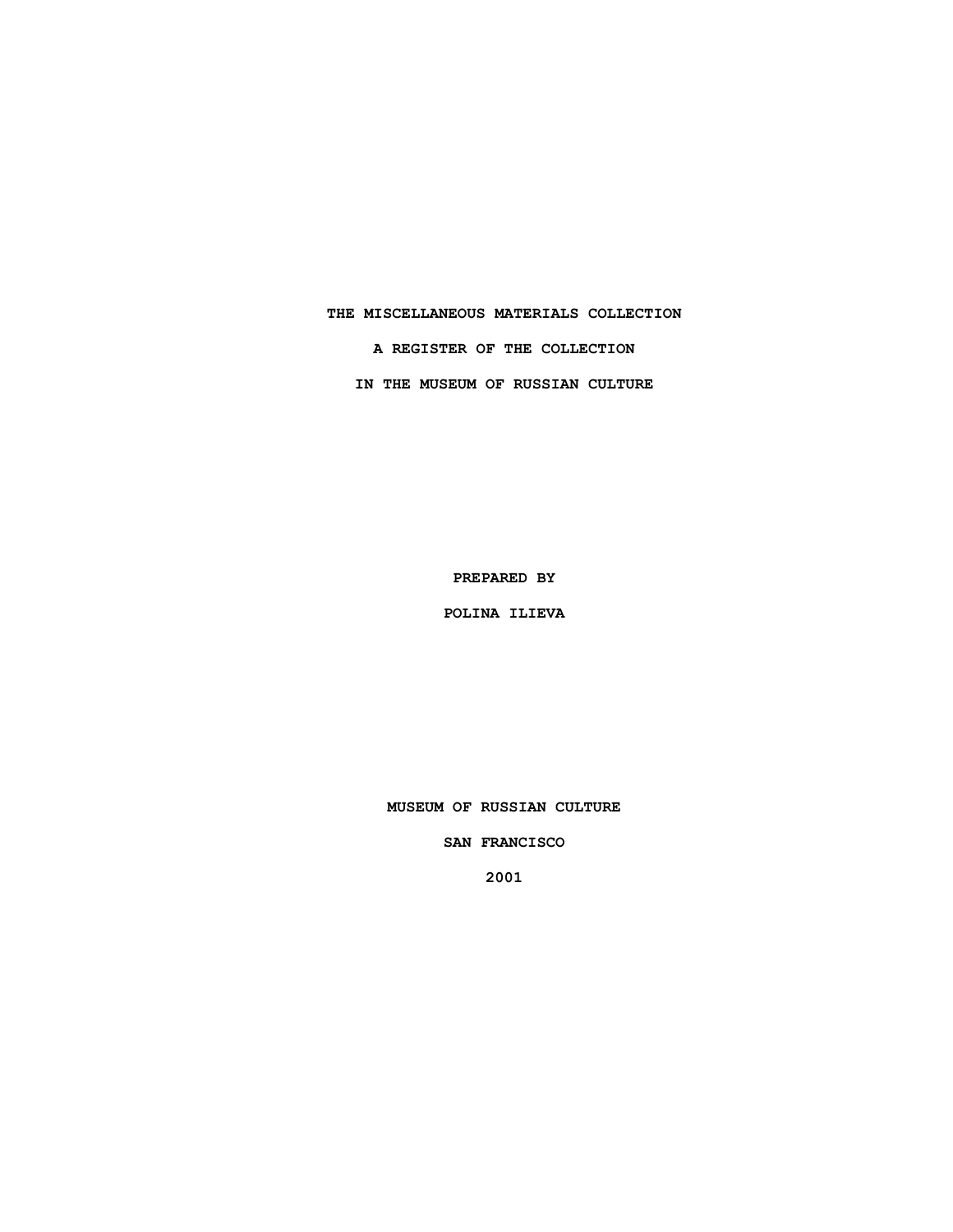### **SCOPE AND CONTENT NOTE**

#### **THE MISCELLANEOUS MATERIALS COLLECTION**

**This collection is a compilation of papers of individual persons or organizations which were too small in volume to be accessioned separately. The Petr Mikhailov papers contain the oldest materials, dating from the second half of the 19th century, although the Agapii Goncharenko collection, consisting primarily of later clippings, also refers to this period, Goncharenko being a pioneer of the Russian-language press in America. Most of the papers are of a biographical or genealogical nature, although there is also a folder of documents relating to the Society of Russian Engineers and Technicians on the Island of Cyprus (Obshchestvo russkikh inzhenerov i tekhnikov na o. Kipr).**

**Detailed processing and preservation microfilming for these materials were made possible by a generous grant from the National Endowment for the Humanities and by matching funds from the Hoover Institution and Museum of Russian Culture. The grant also provides depositing a microfilm copy in the Hoover Institution Archives. The original materials and copyright to them (with some exceptions) are the property of the Museum of Russian Culture, San Francisco. A transfer table indicating corresponding box and reel numbers is appended to this register.**

**The Hoover Institution assumes all responsibility for notifying users that they must comply with the copyright law of the United States (Title 17 United States Code) and Hoover Rules for the Use and Reproduction of Archival Materials.**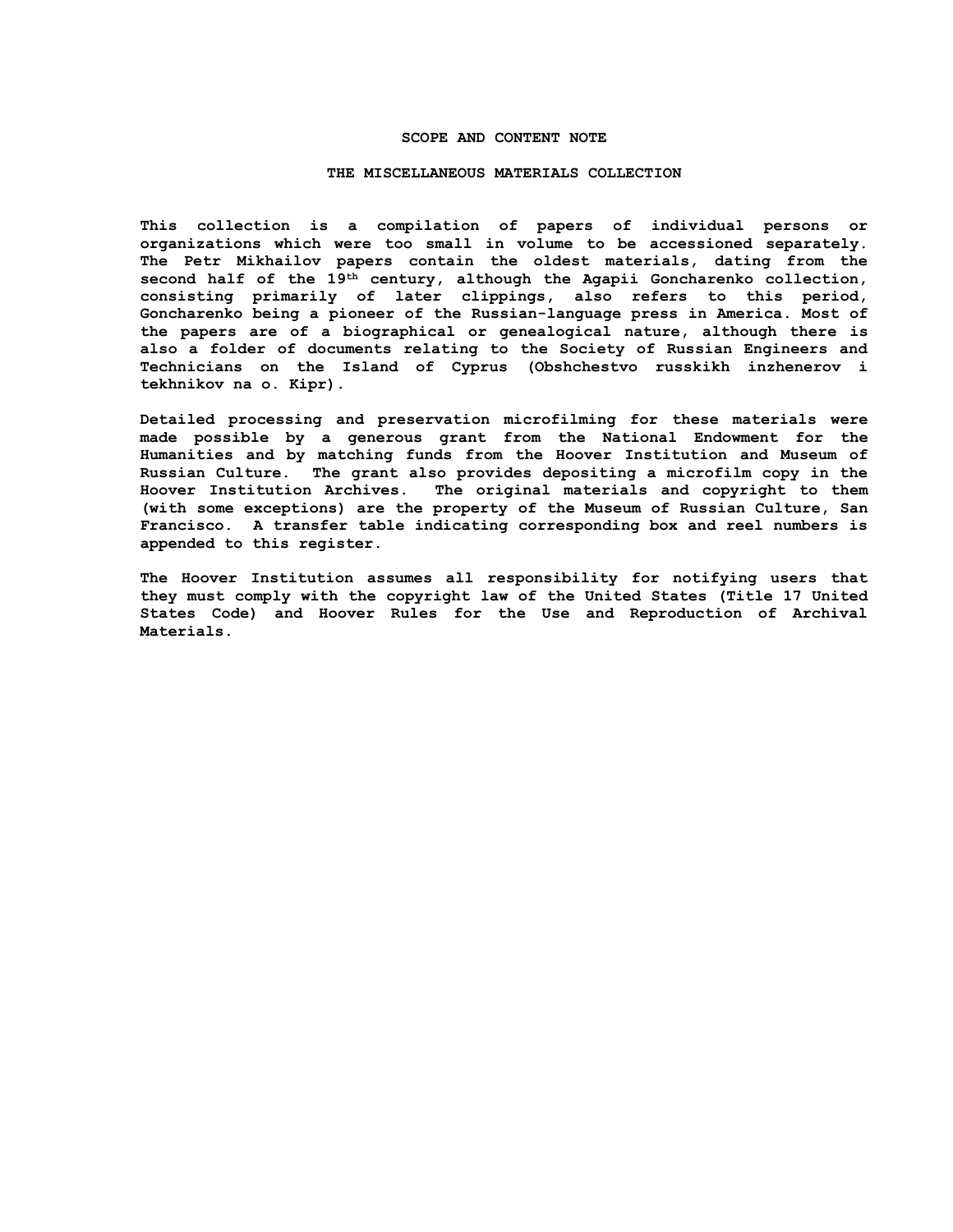#### **REGISTER**

#### **THE MISCELLANEOUS MATERIALS COLLECTION**

#### **SERIES DESCRIPTION:**

## **Box Nos Series 1 MITROFAN M. AFANASIEV FILE, 1937-1952. M. M. Afanasiev was born in Russia on 21 November 1900. In 1920 he left Russia and in 1927 he was awarded the Degree of Agricultural Engineer from the Higher School of Agriculture (Brno, Czechoslovakia). In 1930 he arrived in the United States and in June 1937 he received his Ph.D. (plant pathology, botany and organic chemistry) from the University of Nebraska. From 1936 he worked as a Plant Pathologist and Professor of Plant Pathology at the Montana State College. Curriculum vitae and writings, divided into articles and leaflets 2 VLADIMIR IVANOVICH AZAROV FILE, 1941-1942. V. I. Azarov, also known as William Azaroff (Pen name: Nevozvrashchenets?), was an agronomist and a member of the VTsIK of the Communist Party of the USSR. He personally knew V. I. Lenin and I. V. Stalin. From 1928 to 1930(?) he worked as a Soviet Trade representative in Riga. In 1930(?) he defected to the West, and later emigrated to the United States. Correspondence, writings, and one print 3 ALEKSANDR D. BILIMOVICH FILE, 1953-1960 and undated. Professor A. D. Bilimovich was a Russian émigré economist and writer, author of the book Marksizm: Izlozhenie i kritika. Writings, arranged chronologically by title 4 VASILII VLADIMIROVICH BOLGARSKII FILE, 1913-1953. V. V. Bolgarskii was a lecturer in chemistry and physics in various educational institutions in Harbin, China. He established a number of physics and chemistry laboratories and published numerous textbooks on chemistry and physics. Birth certificate, curriculum vitae, diploma, employment records, invitation, and letters of recommendation, arranged alphabetically by physical form 5 ALEKSANDR ALEKSANDROVICH BUBNOV FILE, 1915-1951. The documents of Colonel A. A. Bubnov relate primarily to the history of the 9-aia Sibirskaia Strelkovaia Artilleriiskaia brigada in the First World War. Certificates, correspondence, description of battles, financial records, liquidation documents, list of officers, orders, service records 6 AGAPII GONCHARENKO FILE, 1913-1950. Father Agapii Goncharenko (Andrei Onufrievich Goncharenko, aka Agapius Honcharenko) was the publisher of the first Russian language newspaper in the United States - the Alaska Herald (later Svoboda). Clipping and biographical**

**articles about him**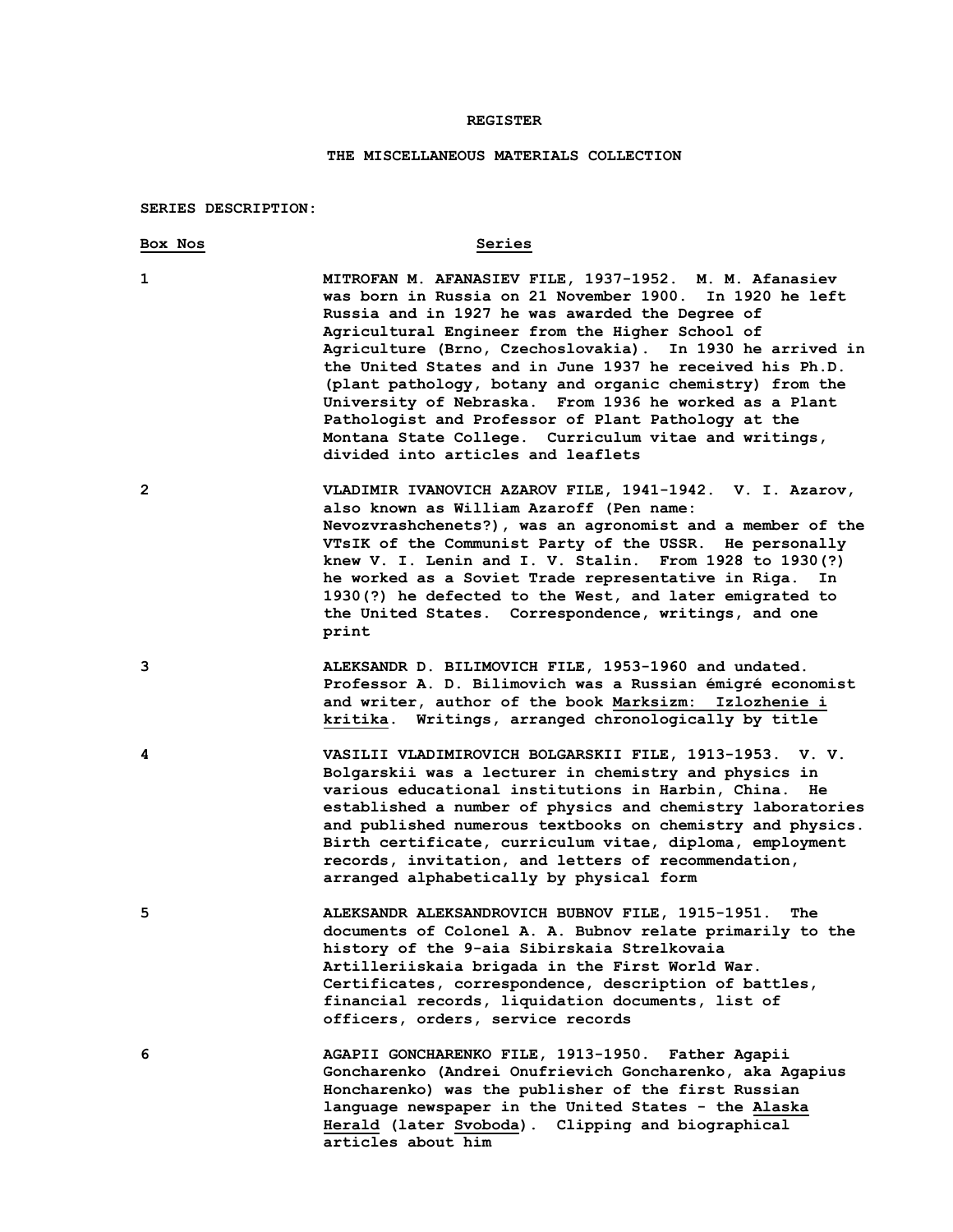- **7 TARAS PETROVICH GORDEEV (GORDEEFF) FILE, 1910?-1970. T. P. Gordeev was a soil scientist in Manchuria and teacher of natural sciences in different educational institutions in Harbin, China. Biographical file, correspondence, subject file, photographs, arranged alphabetically by physical form**
- **8 IVAN ALEKSANDROVICH IL'IN FILE, 1951-1952. Russian émigré philosopher, writer and publicist. Correspondence and writings**
- **9 ALEKSANDR DMITRIEVICH KOZHUKHAR' FILE, 1902-1973. The papers of A. D. Kozhukhar', also know as Alexander Kojuhare, reflect the activities of the Russian Orthodox Church in China, and include photographs of Harbin, China, and Russian clergymen. Certificates and diplomas, and photographs**
- **10 PAVEL VIACHESLAVOVICH LASHKOV FILE, 1908-1923. P. V. Lashkov (Paul Lashkoff) served in the Siberian Flotilla in 1919-1923. Certificates and service records, and photographs**
- **11 IVAN VASIL'EVICH MAIOROV FILE, 1936 and undated. I. V. Maiorov was a prominent figure in the cooperation movement in Siberia. Biographical note and writings**
- **12 ADELAIDA TIKHONOVNA MARTYNOVA FILE, 1926-1940. A. T. Martynova (Martinoff) was a member of several Russian charitable organizations, in particular the Committee for the Benefit of the Russian Disabled Veterans of the World War. Clippings, correspondence, family file, and membership cards, arranged alphabetically by physical form**
- **13 PETR ALEKSEEVICH MIKHAILOV FILE, 1867-1929. P. A. Mikhailov was born on 12 January 1889, and served in various ranks in different military units. Biographical file, military decorations, and photographs, arranged alphabetically by physical form**
- **14 OBSHCHESTVO RUSSKIKH INZHENEROV I TEKHNIKOV NA O. KIPR FILE, 1920-1953. This collection contains official records of the Obshchestvo Russkikh inzhenerov i tekhnikov na o. Kipr donated by its former secretary, Arkadii Anatol'evich Lenchevskii. Certificate, charter, financial statements, and minutes of meetings**
- **15 PAVEL FEDOROVICH ORLOV FILE, 1929-1964. Doctor P. F. Orlov, also known as Paul F. Orlow, had medical practices in Harbin and Shanghai, China, specializing in nervous, mental and internal diseases. He later emigrated to the United States. Biographical file, correspondence, printed matter, and speeches and writings, arranged alphabetically by physical form**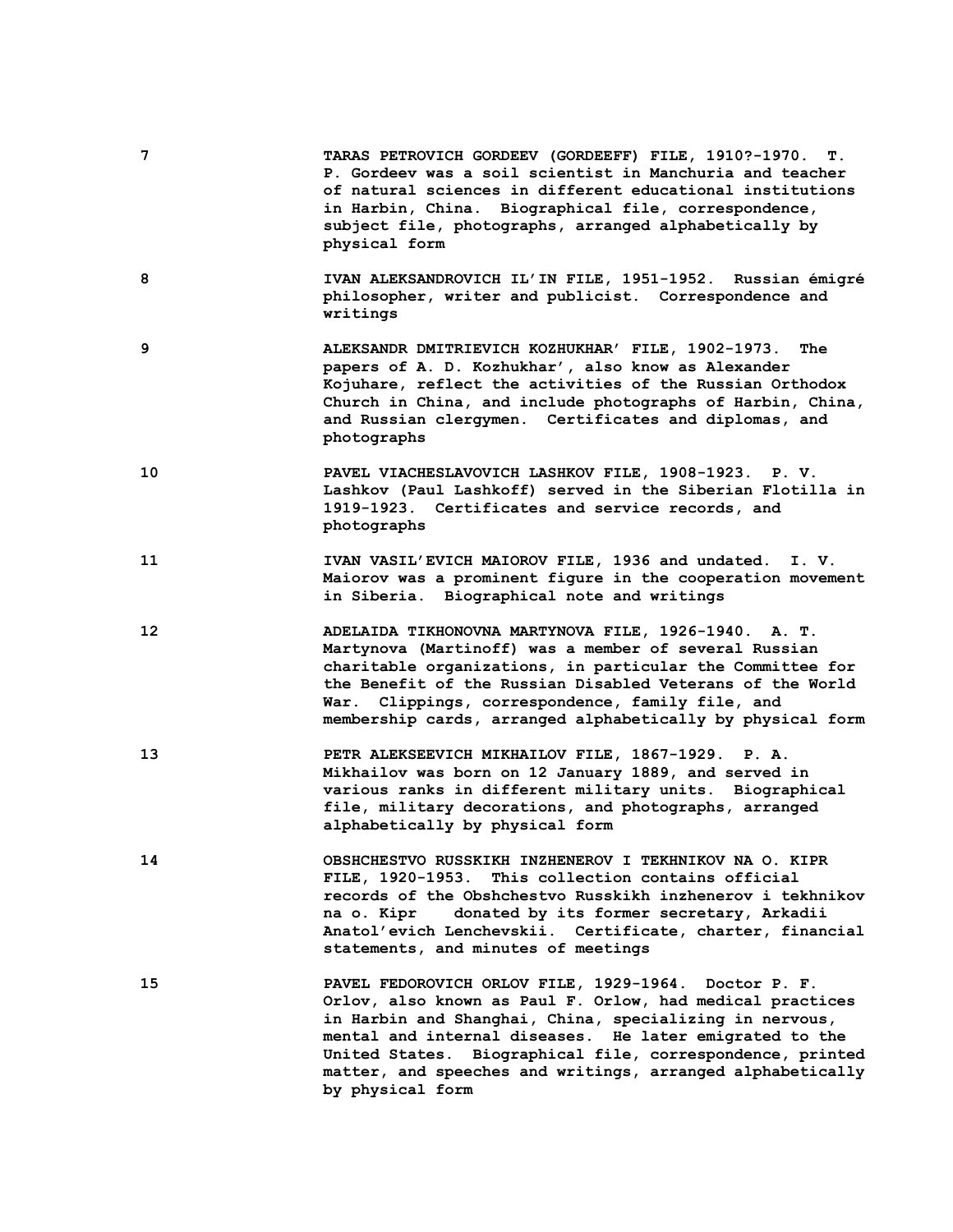**16 PODUSHKIN FAMILY FILE, 1867-1914. This collection contains records of the three generations of the Podushkin family of Russian naval officers. Certificates, power of attorney, service and tax records, arranged alphabetically by name of family member**

**17 SENTIANIN FAMILY FILE, 1901-1977. Includes papers of Vasilii Evgrafovich Sentianin, head of the Pension Department of the Chinese Eastern Railway administration (KVZhD), and Evgeniia Aleksandrovna Sentianina (pen name E. Aleksandrova), well-known Russian journalist who worked in China in 1927-1945 and was the mother of writer Valerii Pereleshin (Salatko-Petrishche). She emigrated to Brazil, where she died in 1980. Correspondence, notebook, scrapbook, writings, and miscellany, arranged alphabetically by name of family member in a family file; and photographs**

**18 MARINA VALERY FILE, 1927-1948. Marina Valery (Valeri), née Marina Petrashova (Petraschow), was a child actress of various talents who performed in displaced persons camps in Allied occupation zones. Biographical file and photographs**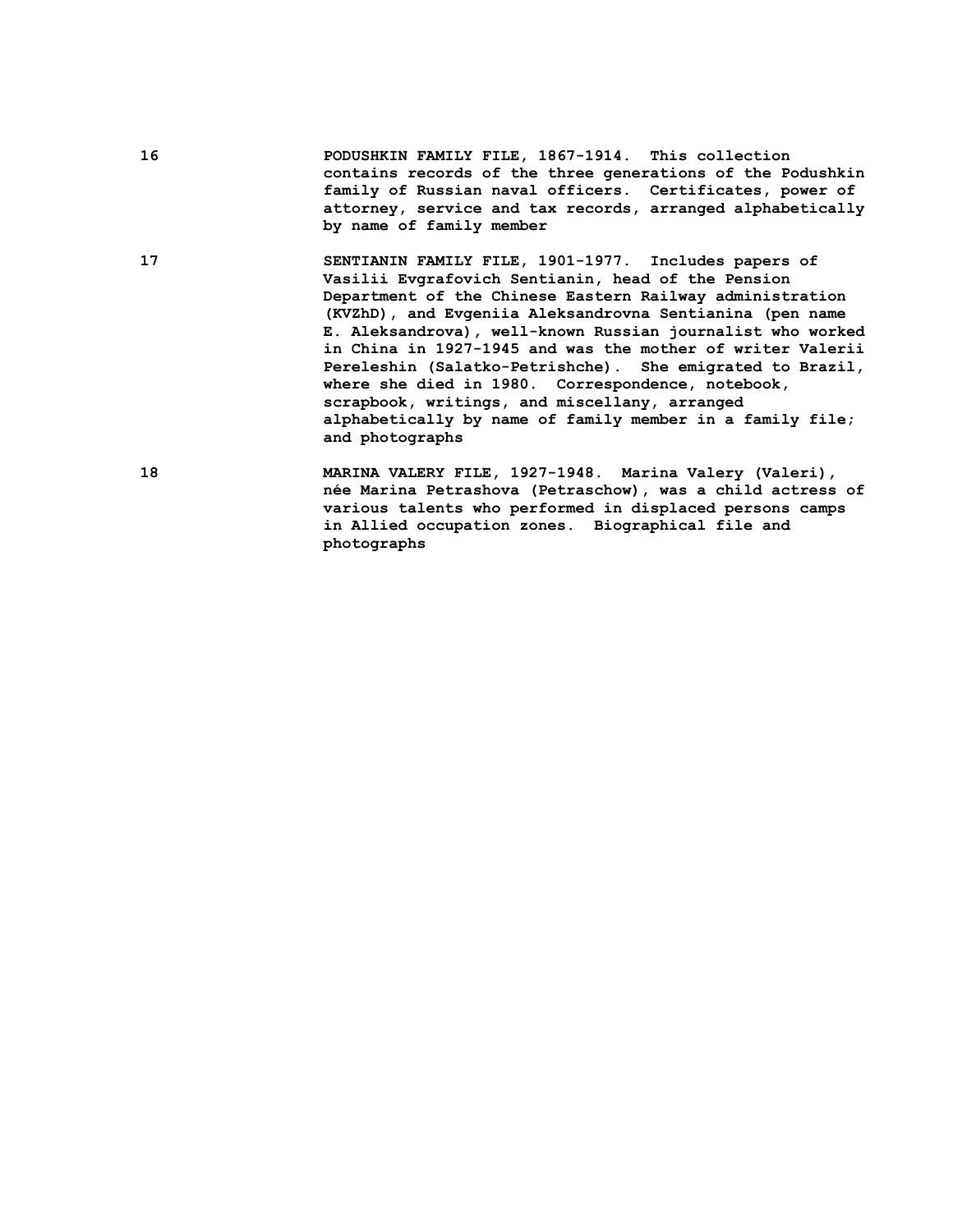|       | Box Folder |                                                                                 |
|-------|------------|---------------------------------------------------------------------------------|
|       | Nos Nos    | Contents                                                                        |
| $1$ . |            | MITROFAN M. AFANASIEV FILE, 1937-1952                                           |
|       | 1          | Curriculum vitae, n.d.                                                          |
|       |            | Writings                                                                        |
|       |            | Articles                                                                        |
|       | 2          | "Comparative Physiology of Actinomyces in                                       |
|       |            | Relation to Potato Scab," abstract of                                           |
|       |            | dissertation, University of Nebraska,                                           |
|       |            | 1937. Printed copy                                                              |
|       | 3          | "Comparative Physiology of Actinomyces in                                       |
|       |            | Relation to Potato Scab," Nebraska                                              |
|       |            | Agriculture Experiment Station Research                                         |
|       |            | Bulletin 92, 1937 August. Printed copy                                          |
|       | 4          | "Method of Isolating Single Hyphal Tips of                                      |
|       |            | Actinomyces," Phytopathology, 1937                                              |
|       |            | December. Printed copy                                                          |
|       | 5          | "Influence of Rotations under Irrigation on                                     |
|       |            | Potato Scab, Rhizoctonia, and Fusarium                                          |
|       |            | Wilt," Nebraska Agriculture Experiment                                          |
|       |            | Station Research Bulletin 317, 1938 May.                                        |
|       |            | Printed copy                                                                    |
|       | 6          | "The Effect of Preceding Crops on the Amount                                    |
|       |            | of Seedling Diseases of Sugar Beets,"                                           |
|       |            | Annals of the American Society of Sugar-                                        |
|       |            | Beet Technologists, 1942. Printed copy                                          |
|       | 7          | "The Relation of Phosphorus and Nitrogen                                        |
|       |            | Ratio to the Amount of Seedling Diseases                                        |
|       |            | of Sugar Beets," Annals of the American<br>Society of Sugar-Beet Technologists, |
|       |            | 1942. Printed copy                                                              |
|       | 8          | "Control of Seedling Diseases of Sugar Beets                                    |
|       |            | in Montana," Phytopathology, 1942 June.                                         |
|       |            | Printed copy                                                                    |
|       | 9          | "Potato Diseases in Montana and Their                                           |
|       |            | Control," Montana Agricultural Experiment                                       |
|       |            | Station Circular 166, 1942 June. Printed                                        |
|       |            | copy                                                                            |
|       | 10         | "The Effect of Alfalfa on Succeeding Sugar                                      |
|       |            | Beets at Huntley (Montana) Field                                                |
|       |            | Station," Through the Leaves, 1943 May-                                         |
|       |            | June. Printed copy                                                              |
|       | 11         | "Handbook of Plant Diseases and Their                                           |
|       |            | Control for Montana," Montana                                                   |
|       |            | Agricultural Extension Service Bulletin                                         |
|       |            | 216, 1943 June. Printed copy                                                    |
|       | 12         | "Diseases of Sugar Beets in Crop Rotations                                      |
|       |            | at the Huntley Branch Station, Huntley,                                         |
|       |            | Montana from 1936 to 1941," Montana                                             |
|       |            | Agricultural Experiment Station Bulletin                                        |
|       |            | 419 (Technical), 1943 November.<br>Printed                                      |
|       |            | copy                                                                            |
|       | 13         | "Yellows, a Non-Infectious Disease of the                                       |
|       |            | Progressive Everbearing Strawberry in                                           |
|       |            | Montana, " Montana Agricultural Experiment                                      |
|       |            | Station Bulletin 424 (Technical), 1944                                          |
|       |            | December. Printed copy                                                          |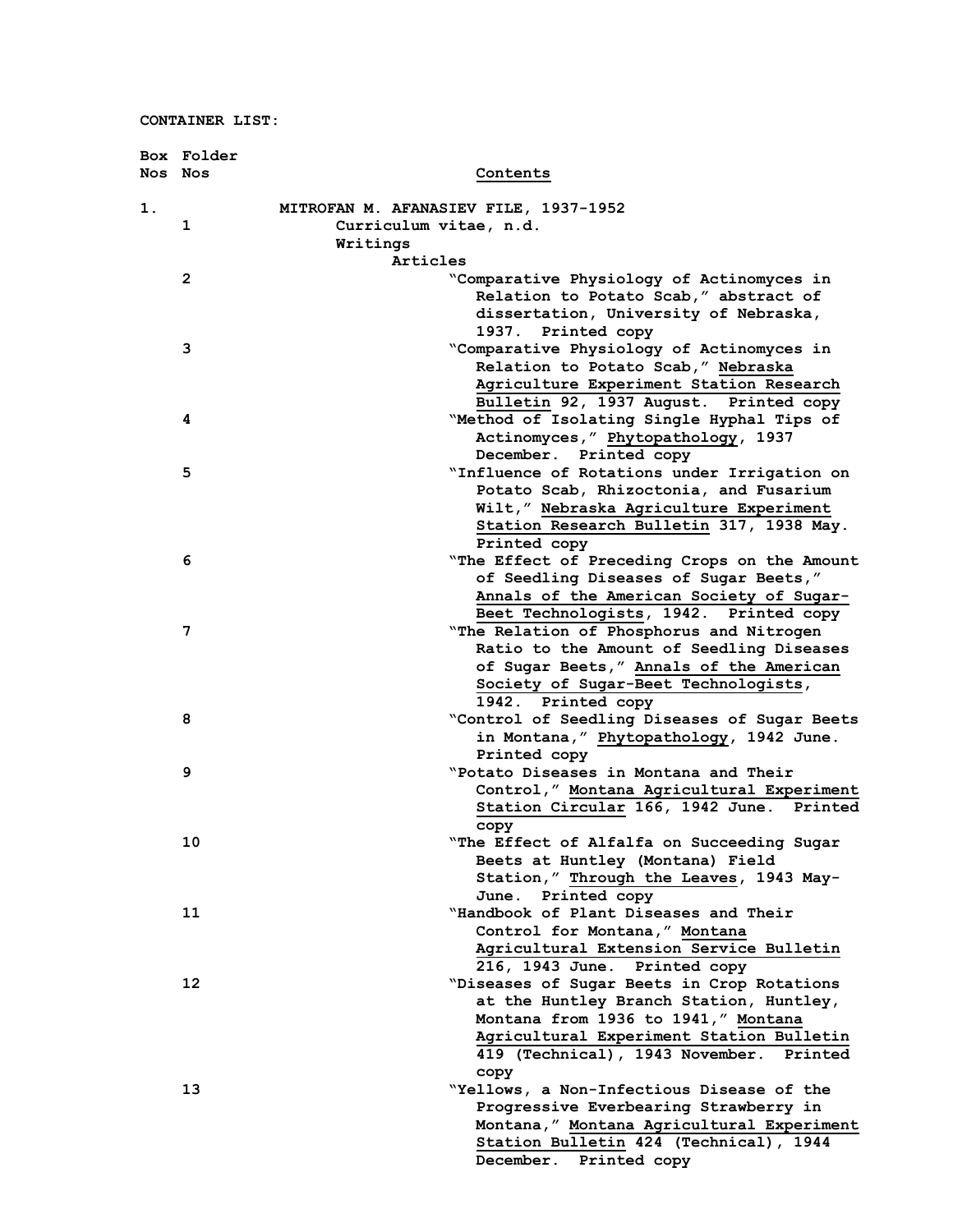|    | $1.$ (Contd.) | MITROFAN M. AFANASIEV FILE (Contd.)                                 |
|----|---------------|---------------------------------------------------------------------|
|    |               | Writings (Contd.)                                                   |
|    |               | Articles (Contd.)                                                   |
|    | 14            | "Montana Progressive Strawberry: A Yellows-                         |
|    |               | Resistant, Everbearing Variety Developed                            |
|    |               | During Research of Yellows," Montana                                |
|    |               | Agricultural Experiment Station Circular                            |
|    |               | 181, 1945 March. Printed copy                                       |
|    | 15            | "Sugar Beets Diseases and their Control in                          |
|    |               | Montana, " Montana Agricultural Experiment                          |
|    |               | Station Bulletin 427, 1945 March.                                   |
|    |               | Printed copy                                                        |
|    | 16            | "Effect of Different Soil and Seed                                  |
|    |               | Treatments on the Control of Seedling                               |
|    |               | Diseases of Sugar Beets Under Controlled                            |
|    |               | Conditions," Proceedings American Society                           |
|    |               | of Sugar Beet Technologists, 1946.                                  |
|    | 17            | Printed copy<br>"Growing Sugar Beets Following Alfalfa in           |
|    |               | Montana," Proceedings American Society of                           |
|    |               | Sugar Beet Technologists, 1946. Printed                             |
|    |               | copy                                                                |
|    | 18            | "Time of Infection and Accumulative Effect                          |
|    |               | of Rhizoctonia on Successive Crops of                               |
|    |               | Potatoes," American Potato Journal, 1947                            |
|    |               | January. Printed copy                                               |
|    | 19            | "The Relation of Six Groups of Fungi to                             |
|    |               | Seedling Diseases of Sugar Beets in                                 |
|    |               | Montana, " Phytopathology, 1948 March.                              |
|    |               | Printed copy                                                        |
|    | 20            | "Resistance and Soil Treatments for Control                         |
|    |               | of Rhizoctonia of Sugar Beets,"                                     |
|    |               | Proceedings American Society of Sugar                               |
|    |               | Beet Technologists, 1952. Printed copy                              |
|    | 21            | "Bean Virus 2 (Yellow) on Great Northern                            |
|    |               | Bean in Montana," Phytopathology, 1952                              |
|    |               | February. Printed copy                                              |
|    | 22            | Leaflets, n.d. Issued by the Montana Extension                      |
|    |               | Service in Agriculture and Home Economics about                     |
|    |               | fruit, vegetables, and cereals diseases.                            |
|    |               | Printed copies                                                      |
|    |               |                                                                     |
| 2. |               | VLADIMIR IVANOVICH AZAROV FILE, 1941-1942                           |
|    | 1             | Correspondence with Petr Filaretovich Konstantinov,                 |
|    |               | 1942.<br>Includes attachments                                       |
|    |               | Writings                                                            |
|    | 2<br>3        | General, n.d. Short stories. Holograph                              |
|    |               | "Moi vstrechi so Stalinym i ego zhenoi," n.d.                       |
|    | 4             | Typescript<br>Photograph, 1941. One print of an unidentified person |
|    |               |                                                                     |
| 3. |               | ALEKSANDR D. BILIMOVICH FILE, 1953-1960 and undated. Writings       |
|    | 1             | "Bibliografiia: Professor S. N. Prokopovich. Narodnoe               |
|    |               | khoziaistvo SSSR, "Russkaia Zhizn', 1953 May 13-15.                 |
|    |               | Printed copy                                                        |
|    |               | Marksizm (Izlozhenie i kritika), 1954 and undated                   |
|    | $\mathbf{2}$  | Holograph, n.d.                                                     |
|    | 3             | Printed copy, 1954                                                  |
|    |               |                                                                     |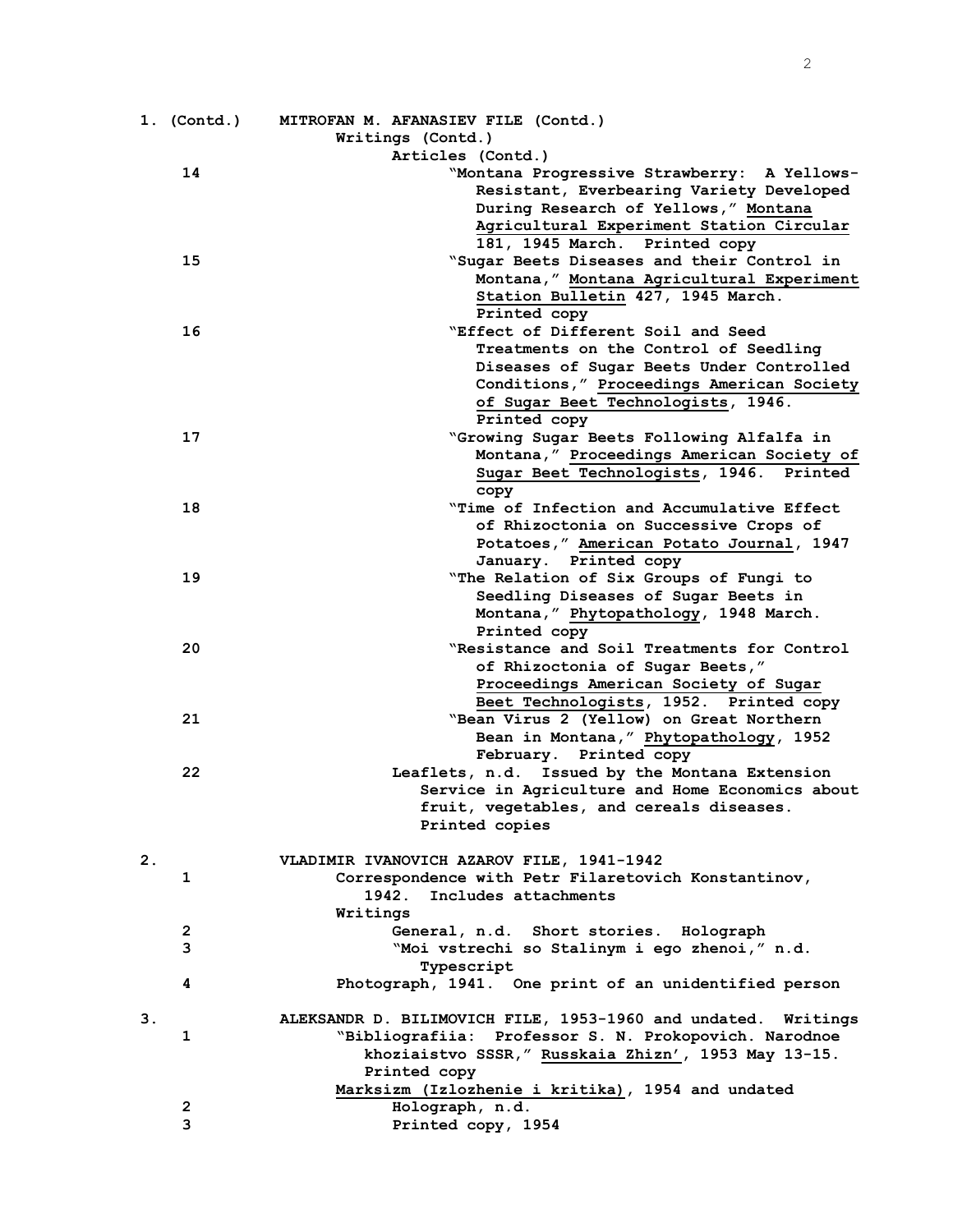|    |                       | 3. (Contd.) ALEKSANDR D. BILIMOVICH FILE (Contd.)                                     |
|----|-----------------------|---------------------------------------------------------------------------------------|
|    | 4                     | Kooperatsiia v Rossii do, vo vremia i posle                                           |
|    | 5                     | Bol'shevikov, 1955. Printed copy<br>Ekonomicheskii stroi osvobozhdennoi Rossii, 1960. |
|    |                       | Printed copy                                                                          |
|    |                       |                                                                                       |
| 4. |                       | VASILII VLADIMIROVICH BOLGARSKII FILE, 1913-1953                                      |
|    | 1                     | Birth certificate, 1913. Includes birth certificate of                                |
|    |                       | his mother, Feoktista Vasil'evna Bolgarskaia                                          |
|    | 2                     | Curriculum vitae, 1953                                                                |
|    | 3                     | Declaration to the Brazilian government, n.d.                                         |
|    | 4                     | Diploma issued by Kazan University, Russia, 1913                                      |
|    | 5                     | Employment records, 1919-1946                                                         |
|    | 6                     | Invitation to the meeting of the Russian Medical Society                              |
|    |                       | of Harbin, 1941                                                                       |
|    | 7                     | Letters of recommendation, 1935-1936                                                  |
| 5. | 1                     | ALEKSANDR ALEKSANDROVICH BUBNOV FILE, 1915-1951. Military                             |
|    |                       | records include certificates, correspondence, financial                               |
|    |                       | documents, liquidation documents, list of officers, and                               |
|    |                       | orders of the 9-aia Sibirskaia Strelkovaia General-                                   |
|    |                       | Fel'dtseikhmeistera Velikogo Kniazia Mikhaila Nikolaevicha                            |
|    |                       | Artilleriiskaia brigada. Also includes service records of                             |
|    |                       | Colonel Aleksandr Aleksandrovich Bubnov and description of                            |
|    |                       | the unit's first World War I battle on 6 February 1915.                               |
|    |                       | Original order of papers established by A. A. Bubnov                                  |
|    |                       | retained                                                                              |
| 6. | 1                     | AGAPII GONCHARENKO FILE, 1913-1950. Clipping and biographical                         |
|    |                       | articles about Agapii Goncharenko (Agapius Honcharenko)                               |
|    |                       |                                                                                       |
| 7. |                       | TARAS PETROVICH GORDEEV (GORDEEFF) FILE, 1910?-1970                                   |
|    | 1                     | General                                                                               |
|    |                       | Biographical file, 1945-1970                                                          |
|    | 2                     | Address in honor of his 85 <sup>th</sup> birthday, 1960                               |
|    | 3                     | Biographical note                                                                     |
|    | 4                     | Identity papers. Includes translation of                                              |
|    |                       | documents into Russian                                                                |
|    | 5                     | Correspondence, 1923-1962<br>General                                                  |
|    |                       | General                                                                               |
|    | 6                     | Greeting cards from Gordeev's students,                                               |
|    |                       | 1931-1942                                                                             |
|    | 7                     | Unidentified, 1923-1937                                                               |
|    | 8                     | Chinese Eastern Railway education department and                                      |
|    |                       | teacher's union, 1925-1936                                                            |
|    | 9                     | Dumanskaia?, 1923                                                                     |
|    | 10                    | Frolov, V. S., 1940                                                                   |
|    | 11<br>12 <sup>2</sup> | Glukhov (Glouhoff), N. V., 1934-1956                                                  |
|    | 13                    | Golubtsova, M. O., 1955<br>Gusev (Gooseff), A. A., 1930                               |
|    | 14                    | Koksharov, V. V., 1941-1942                                                           |
|    | 15                    | Levchenko, E.?, 1956                                                                  |
|    | 16                    | Podobedova, A.?, 1962                                                                 |
|    | 17                    | Ponosov, V. V., 1938-1962. Includes attachments                                       |
|    | 18                    | Shilova, S., 1936                                                                     |
|    | 19                    | Terestchenko, Sinaida, 1957-1959                                                      |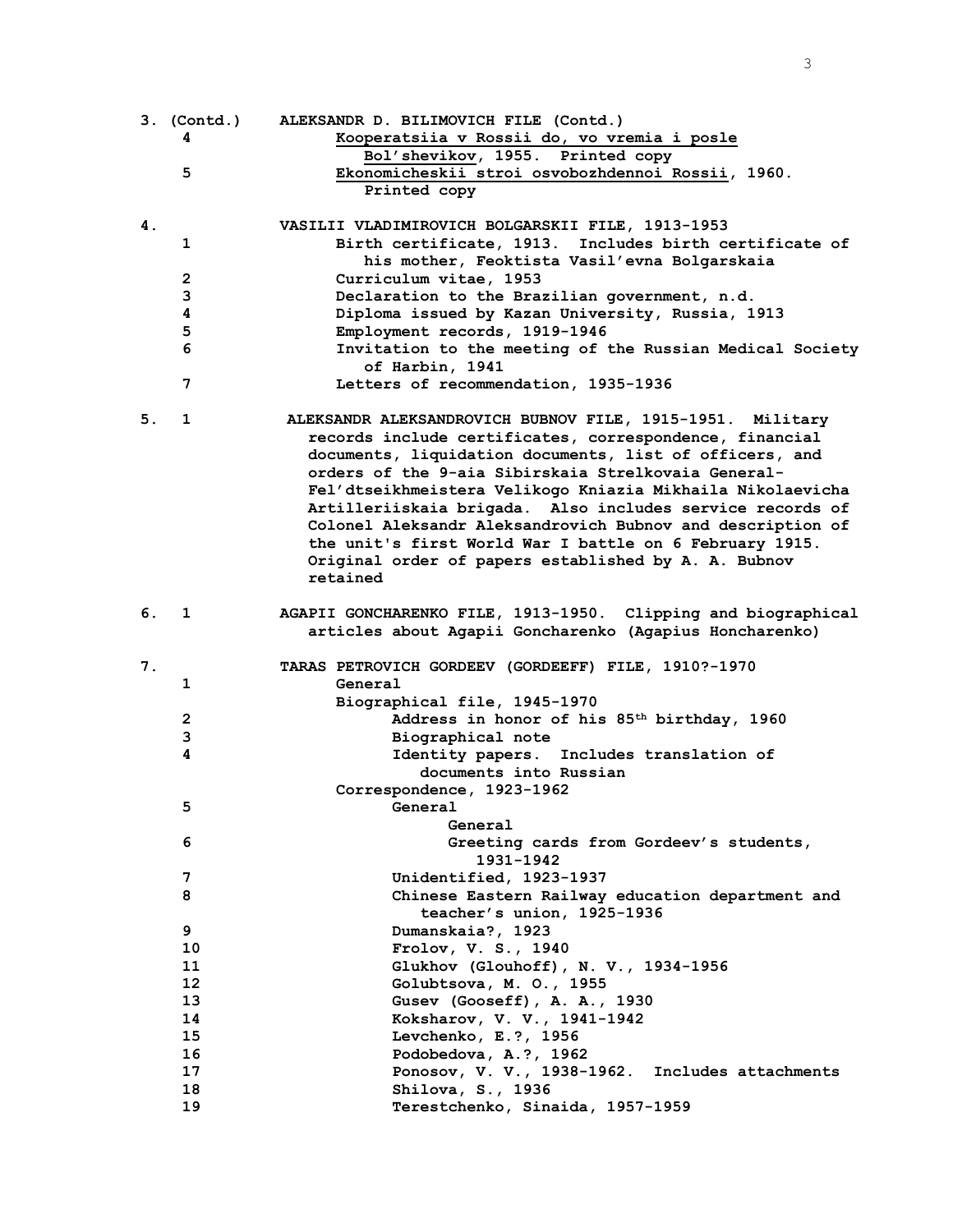|     | 7. (Contd.)    | TARAS PETROVICH GORDEEV (GORDEEFF) FILE (Contd.)<br>Subject file |
|-----|----------------|------------------------------------------------------------------|
|     | 20             | Bokova, L. N. Letters to T. N. Pokrovsky?, 1969                  |
|     | 21             | China--Social conditions--1644-1912. Diary of an                 |
|     |                | unidentified person about plague in China in                     |
|     |                | 1910-1911?. Includes attached photographs                        |
|     | 22             | Iona, Bishop of Hankow. Article about him in                     |
|     |                | Pravoslavnyi Blagovestnik (San Francisco), #10,                  |
|     |                | October, 1967                                                    |
|     | 23             | Skvortsov, B. V. Letters from V. L. Komarov and                  |
|     |                | an unidentified person                                           |
|     | 24             | Miscellany                                                       |
|     |                | Photographs                                                      |
|     | 25             | 19 prints depicting T. P. Gordeev                                |
|     |                | 43 prints depicting plague in China in 1910-1911?.               |
|     |                | See Subject file/China--Social conditions--                      |
|     |                | 1644-1912                                                        |
|     |                |                                                                  |
| 8.  |                | IVAN ALEKSANDROVICH IL'IN FILE, 1951-1952                        |
|     | 1              | Correspondence, 1951-1952                                        |
|     |                | Writings, n.d.                                                   |
|     | 2              | "Edinyi front," n.d. Printed copy                                |
|     | 3              | "Ivan Sergeevich Shmelev," n.d. Typescript                       |
|     | 4              | "Krizis sotsializma," Vozrozhdenie, n.d. Printed                 |
|     |                | copy                                                             |
|     | 5              | "Natsional-sotsializm," n.d. Printed copy                        |
|     | 6              | "Pushkin v zhizni: 1799-1837," n.d. Typescript                   |
|     | 7              | "Radosti obshcheniia," Vozrozhdenie, n.d. Printed<br>copy        |
|     | 8              | "Sistema rastleniia," Vozrozhdenie, n.d. Printed                 |
|     |                | copy                                                             |
|     | 9              | "Tverdost' razuma, " n.d. Printed copy                           |
|     | 10             | "Vera v Rossiiu," n.d. Printed copy                              |
|     |                |                                                                  |
| 9.  |                | ALEKSANDR DMITRIEVICH KOZHUKHAR' FILE, 1902-1973                 |
|     | 1              | Certificates and diplomas, 1902-1927. Includes some              |
|     |                | documents in Chinese                                             |
|     |                | Photographs, 1909-1973                                           |
|     | $\mathbf{2}$   | Album of prints probably depicting the Russian                   |
|     |                | Orthodox Mission in Peking                                       |
|     | 3              | 95 loose prints depicting A. D. Kozhukhar', Bishop               |
|     |                | Nestor, Archbishop Antonii, and other                            |
|     |                | clergymen, Harbin, China, and unidentified                       |
|     |                | persons and places                                               |
| 10. |                | PAVEL VIACHESLAVOVICH LASHKOV FILE, 1908-1923                    |
|     | ı              | Certificates and service records, 1923                           |
|     | $\overline{2}$ | Photographs, 1908-1915. One print depicting Karl-                |
|     |                | Fridrikh Karlovich Klesti and one print depicting                |
|     |                | Vadim Zhdanov (?)                                                |
|     |                |                                                                  |
| 11. |                | IVAN VASIL'EVICH MAIOROV FILE, 1936 and undated                  |
|     | 1              | Biographical note, n.d.                                          |
|     |                | Writings, 1936 and undated                                       |
|     | $\mathbf{2}$   | General                                                          |

4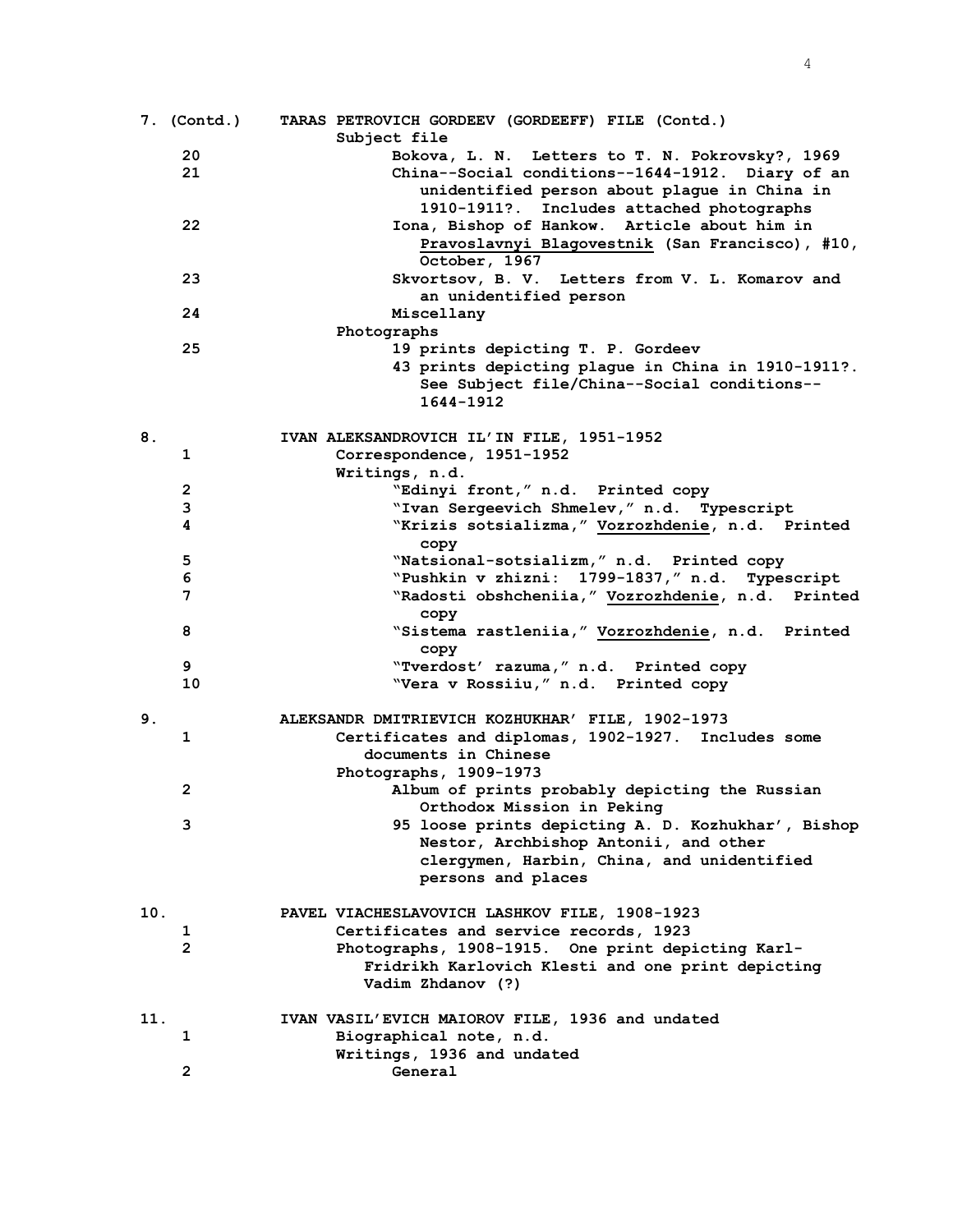|       | 11. (Contd.)   | IVAN VASIL'EVICH MAIOROV FILE (Contd.)                              |
|-------|----------------|---------------------------------------------------------------------|
|       | 3              | Writings (Contd.)<br>Memoirs, untitled, n.d. Holograph.<br>Includes |
|       |                | descriptions of village life in late 19th -                         |
|       |                | early 20 <sup>th</sup> century Russia, and stories entitled         |
|       |                | "Puteshestvie na Florishchevu Pustyn'," "Nasha                      |
|       |                | shkola, " "Obychai v derevne v 1881 godu"                           |
|       | 4              | Notebooks, 1936 and undated. Holograph. Includes                    |
|       |                | citations from various authors about church                         |
|       |                | history and his personal thoughts                                   |
|       |                |                                                                     |
| 12.   |                | ADELAIDA TIKHONOVNA MARTYNOVA FILE, 1926-1940                       |
|       | 1              | Clippings, 1934-1940. Articles about or mentioning A.               |
|       |                | T. Martynova                                                        |
|       | 2              | Correspondence, 1926-1940                                           |
|       | 3              | Family file - Martynov, Aleksandr Antonovich, husband               |
|       |                | (?), 1932-1936. Correspondence                                      |
|       | 4              | Membership cards, 1927                                              |
| 13.   |                | PETR ALEKSEEVICH MIKHAILOV FILE, 1867-1929                          |
|       |                | Biographical file, 1867-1919                                        |
|       | 1              | Military records                                                    |
|       |                | Family file                                                         |
|       | 2              | Mikhailov, Aleksei Vasil'evich (father),                            |
|       |                | 1867-1914                                                           |
|       | з              | Mikhailov, Arkadii Alekseevich (brother),                           |
|       |                | 1918                                                                |
|       | 4              | Miscellany. Includes a prayer of Russian officers                   |
|       |                | and Russian bank-notes, 1898-1916                                   |
|       | 5              | Military decorations, n.d.                                          |
|       | 6              | Photographs, 1929 and undated. 25 prints depicting the              |
|       |                | Shanghai Russian Regiment and unidentified persons                  |
|       |                | and places                                                          |
| 14. 1 |                | OBSHCHESTVO RUSSKIKH INZHENEROV I TEKHNIKOV NA O. KIPR FILE,        |
|       |                | 1920-1953. Minutes of meetings with attachments, including          |
|       |                | certificate of A. A. Lenchevskii, charter, and financial            |
|       |                | statements. Also includes a letter by A. A. Lenchevskii.            |
|       |                | Original order retained                                             |
| 15.   |                | PAVEL FEDOROVICH ORLOV FILE, 1929-1964                              |
|       |                | Biographical file, 1929-1940                                        |
|       | 1              | Clippings, 1936-1940                                                |
|       | $\overline{2}$ | Employment records, 1929 and undated                                |
|       |                | Family file - Orlov (Orloff), N. F., brother                        |
|       | 3              | General                                                             |
|       |                | Speeches and writings                                               |
|       | 4              | "I. P. Pavlov po lichnym                                            |
|       |                | vosspominaniiam," n.d. Draft of a                                   |
|       |                | speech written on the reverse side                                  |
|       |                | of letters to P. F. Orlov.                                          |
|       |                | Holograph                                                           |
|       | 5              | "Nasledstvennost' i ee znachenie,"                                  |
|       |                | 1933. Printed copy                                                  |
|       | 6              | Invitations for meetings of the Medical Society of                  |
|       |                | Harbin and the Russian Medical Society of                           |
|       |                | Shanghai                                                            |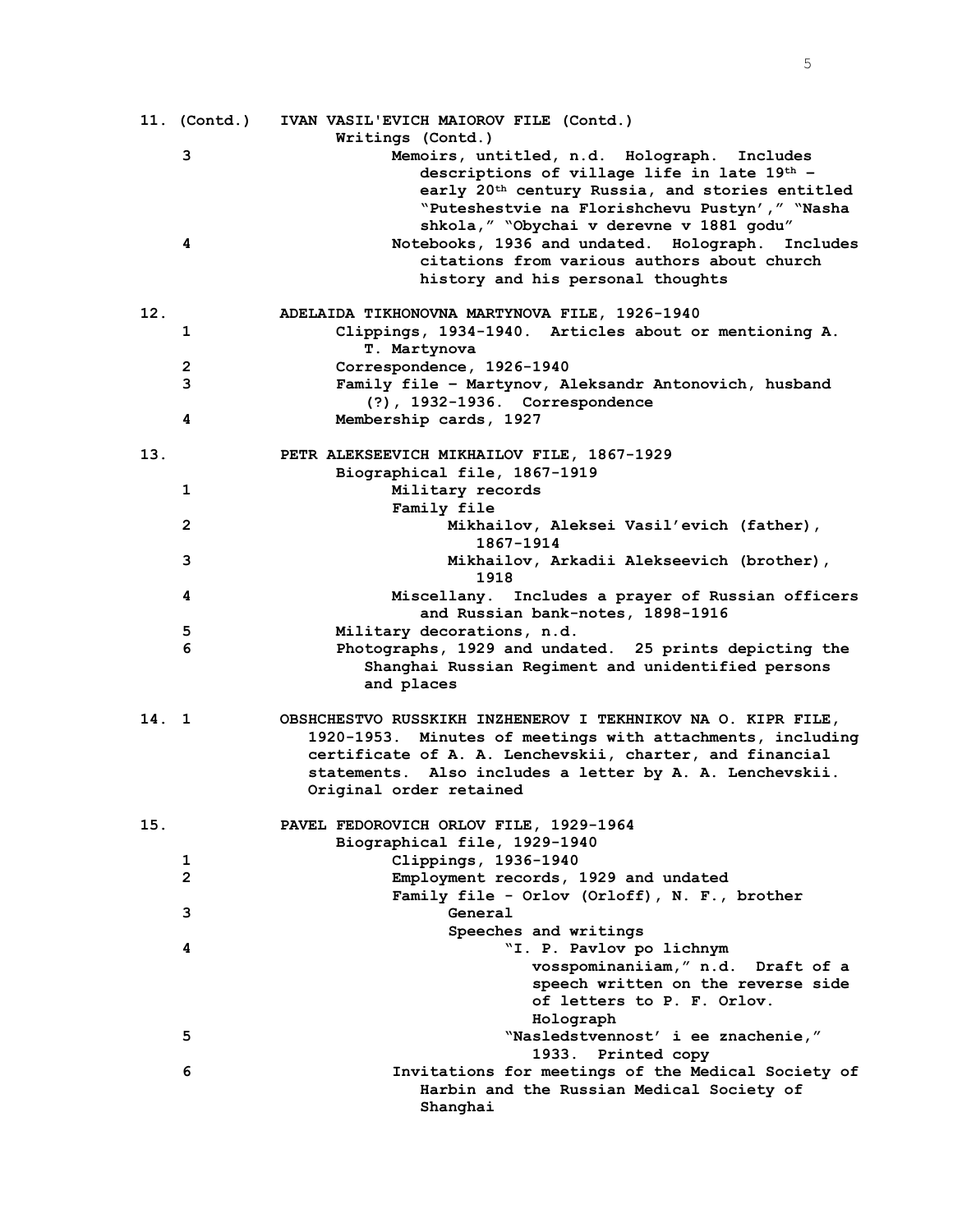|     | 15. (Contd.) | PAVEL FEDOROVICH ORLOV FILE (Contd.)                    |
|-----|--------------|---------------------------------------------------------|
|     |              | Biographical file (Contd.)                              |
|     | 7            | Savings account book, 1931                              |
|     | 8            | Miscellany. Includes medical forms and                  |
|     |              | letterheads from Orlov's medical practices              |
|     |              | Correspondence, 1934-1936. See Biographical file/Family |
|     |              | file/Speeches and writings/"I. P. Pavlov"               |
|     |              | Printed matter, 1929-1964                               |
|     | 9            | Brochures and flyers                                    |
|     | 10           | Clippings about Russians in China, Japan, and the       |
|     |              |                                                         |
|     |              | Philippines. Includes one issue of Kitaisko-            |
|     |              | Russkaia Gazeta, 1947 May 1                             |
|     | 11           | Miscellany                                              |
|     |              | Speeches and writings, 1936-1945                        |
|     | 12           | "Lechebnye faktory kurorta Tsindao,"                    |
|     |              | Dal'nevostochnyi vrachebnyi vestnik, #29-30,            |
|     |              | 1936. Printed copy                                      |
|     | 13           | "Ot kolybeli chelovechestva do nashikh dnei:            |
|     |              | Kratkii ocherk istorii meditsiny," Gun-Bao,             |
|     |              | 1936 October. Printed copy                              |
|     | 14           | "Prekrasnaia priroda i klimat, komfort, uiut i          |
|     |              | spokoistvie, "Shankhaiskaia zaria, 1940                 |
|     |              | September 6. Printed copy                               |
|     | 15           | "Chto daiut Kursy Sester Miloserdiia," 1940             |
|     |              | September 17. Printed copy                              |
|     |              |                                                         |
|     | 16           | "Neblagopoluchie na fronte zdraviia russkogo            |
|     |              | Shanhaia, " 1945 September 8. Printed copy              |
|     |              |                                                         |
| 16. |              | PODUSHKIN FAMILY FILE, 1867-1914                        |
|     | 1            | Genneman, Aleksandra Georgievna, 1885. Wife of G. S.    |
|     |              | Podushkin, Certificate                                  |
|     | $\mathbf{2}$ | Podushkin, German Semenovich, 1890-1905. Marriage       |
|     |              | certificate and service records                         |
|     | 3            | Podushkin, Ivan Semenovich, 1914 (copy of the original  |
|     |              | dated 1827). Service records                            |
|     | 4            | Podushkin, Semen Ivanovich, 1867-1888. Power of         |
|     |              | attorney, service and tax records                       |
|     |              |                                                         |
| 17. |              | SENTIANIN FAMILY FILE, 1901-1977                        |
|     |              | <b>Family file</b>                                      |
|     | 1            | Sentianin, Vasilii Evgrafovich, 1901-1927.              |
|     |              | Scrapbook includes correspondence and clippings         |
|     |              | about him                                               |
|     |              | Sentianina, Evgeniia Aleksandrovna                      |
|     | 2            | General                                                 |
|     | 3            | Correspondence, 1925-1977                               |
|     | 4            |                                                         |
|     |              | Notebook, n.d. Contains list of her                     |
|     |              | personal acquaintances who were                         |
|     |              | repatriated to the USSR                                 |
|     |              | Writings                                                |
|     | 5            | "Po iuzhnym moriam v Braziliiu," n.d.                   |
|     |              | Incomplete typescript with                              |
|     |              | introduction by Valerii Pereleshin                      |
|     | 6            | "S nasizhennyh mest," n.d.                              |
|     |              | <b>Typescript.</b><br>Includes biographical             |
|     |              | note by Valerii Pereleshin                              |
|     | 7            | Includes translation of an<br>Miscellany.               |
|     |              | article by Maria Pavlovan Korostovets and               |
|     |              | a water-color by her                                    |
|     |              |                                                         |